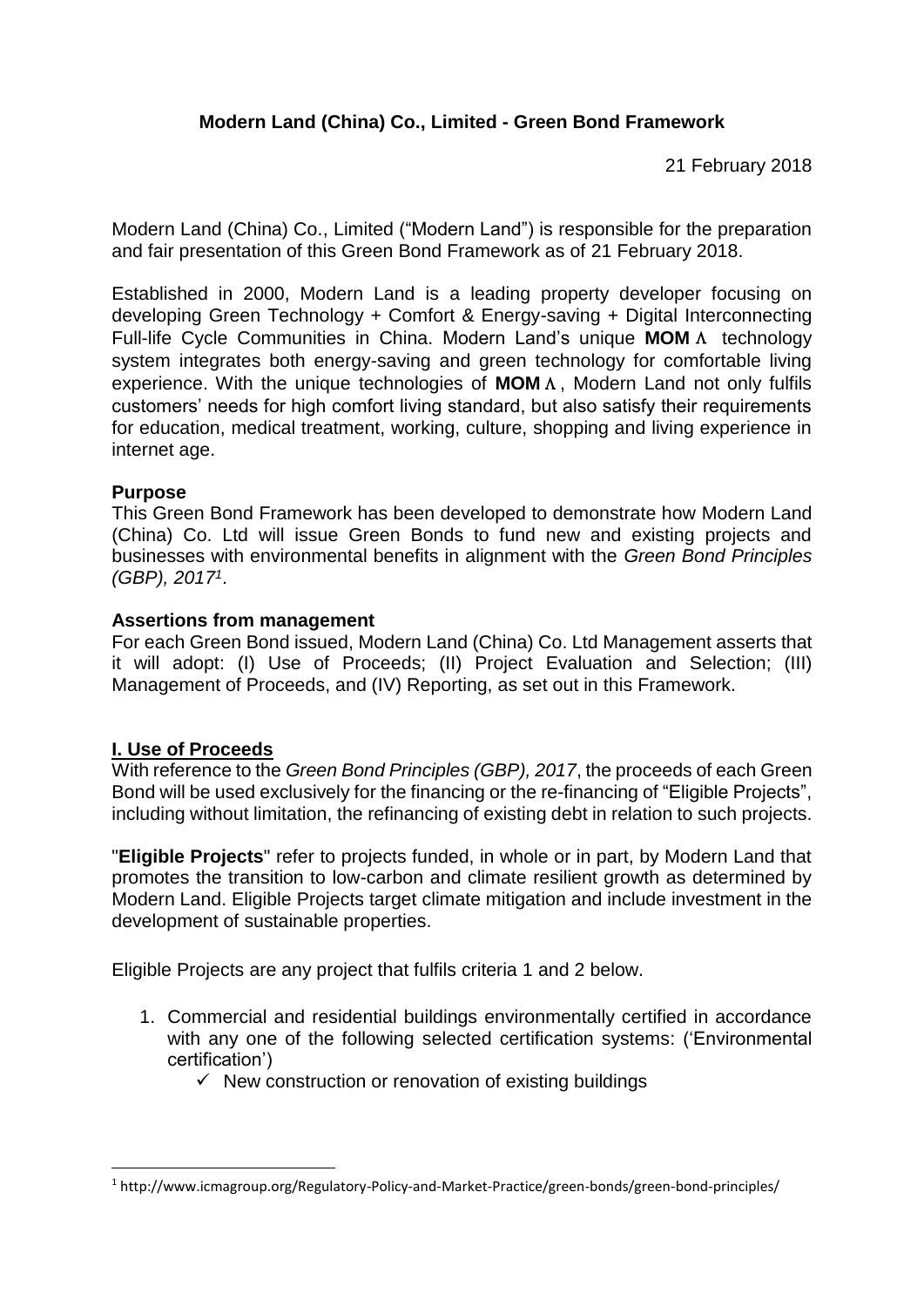- Chinese Green Building Label (minimum certification "2 Star" for Green Building Design Label or Green Building Operation Label); or
- LEED (minimum certification "Gold")
- 2. Additional energy saving / performance data for projects mentioned above. Such data shall be anticipated by the management team before project completion and may be evidenced through 3<sup>rd</sup> party energy reports as soon as practicable following the completion of the relevant project. Such energy saving / performance data shall provide at least: ('Energy performance data')
	- $\checkmark$  New construction of buildings
		- 15% energy performance improvement or greater
	- $\checkmark$  Renovation of existing of buildings
		- 30% energy performance improvement, depending on location and other justifiable building benefits

### **(II) Project Evaluation and Selection**

Eligible Projects are selected by the Modern Land Treasury department together with the Green Building Research and Development department.

Modern Land will review Green Building certification and energy performance data for its projects. If such project is compliant with the criteria listed above, it may be earmarked as the use of proceed of Green Bonds issued under this framework, including by way of using the proceeds of the Green Bonds to refinance debt in relation to such projects.

Modern Land may commission a qualified third party to investigate and report on building energy performance and therefore determine eligibility for Modern Land Green Bond.

### **(III) Management of Proceeds**

Modern Land will establish a Green Bond eligible investment Register for the Green Bond(s) issued. The Register will contain, for each Green Bond issued, information including:

- 1. **Green Bond details:** Including details such as ISIN, issue date, maturity date, principal amount and coupon.
- 2. **Eligible green investment project list:** information including:
	- Confirmation that earmarked projects conform to Modern Land Green Bond Framework
	- Member within Modern Land (China) Co Ltd group that owns the project
	- Environmental certification (including source and date)
	- Energy Performance data (including source and date)